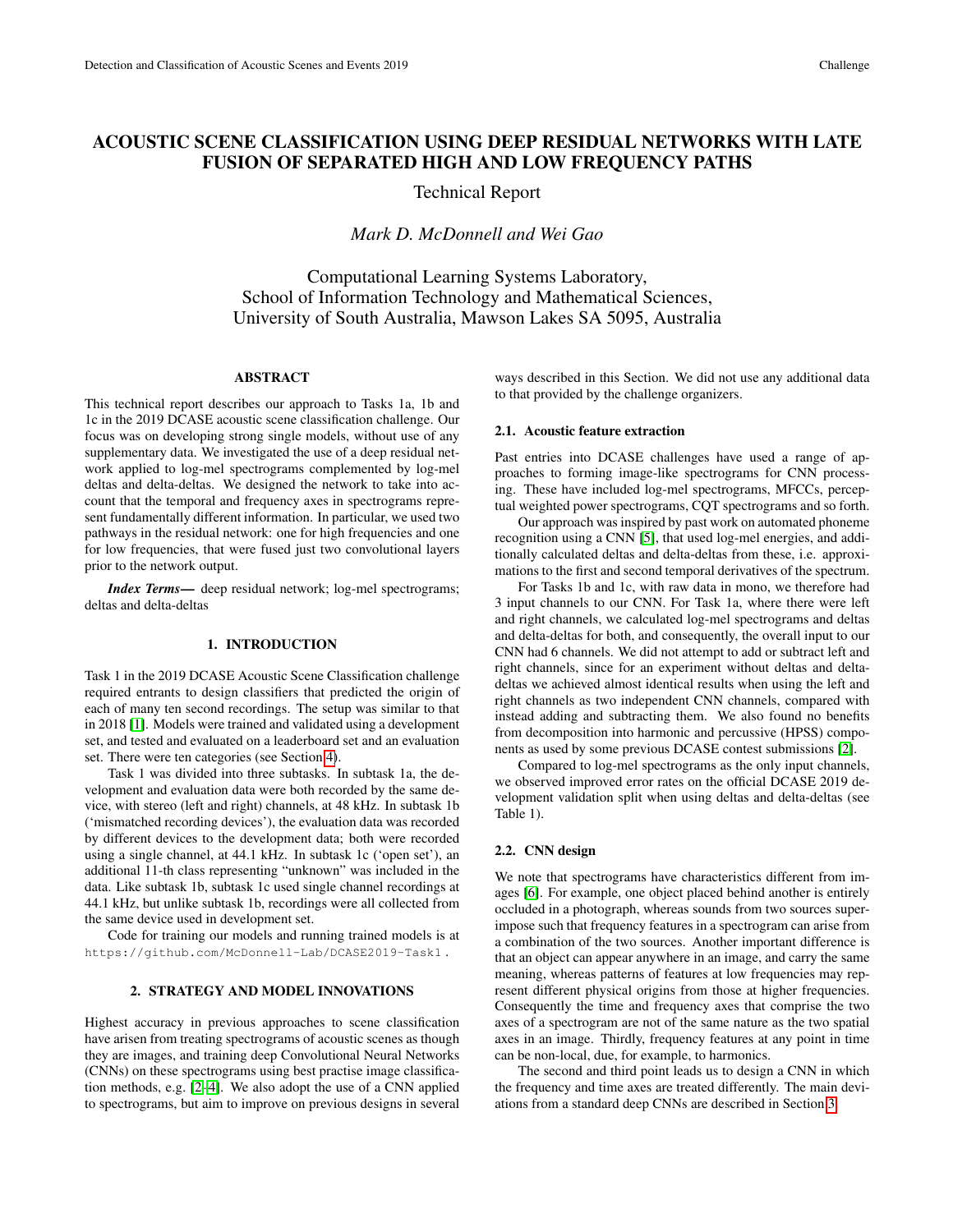#### 2.3. Aggressive regularization and data augmentation

We found significant levels of overfitting, i.e. the training loss and error rate for our trained models applied to the training set were close to zero for sufficiently large models. Therefore, we used several forms of regularization and data augmentation.

Like many entries in previous DCASE challenges, we used mixup augmentation [\[7\]](#page-4-5), and like most deep CNNs for image classification, we used weight decay for all convolutional layers. We also experimented with shift-and-crop augmentation, but found best results when only relatively mild temporal cropping was used. Finally, we made use of a new approach from image classification which is not in common practice, which was to add a form of regularization where batch normalization layers did not have their offset and scale parameters learned [\[8\]](#page-4-6).

Coupled with using these approaches, we found it helpful to train for a very large number of epochs (we used 510) in a warmrestart learning-rate schedule [\[9\]](#page-4-7).

## 3. METHODS

<span id="page-1-0"></span>We used the same network architecture and training approach for all of Tasks 1a, 1b and 1c, except for adjustments for the slower sample rate in a single channel for Tasks 1b and 1c.

Details are as follows. All networks were trained using keras (version 2.2.4) with a tensorflow (version 1.12.0) backend.

#### 3.1. Acoustic file preprocessing

To calculate our log-mel energies, we used 2048 FFT points, the original sampling rate of the acoustic files (48 KHz for Task 1a, 44.1 KHz for Tasks 1b and 1c), frequencies from 0 to half of the sampling rate, a hop-length of 1024 samples, and the HTK formula to define the mel scale [\[10\]](#page-4-8). Our implementation used python, and the Li-bROSA library<sup>[1](#page-1-1)</sup>. Our resulting spectrograms were of size 469 (Task 1a) or 431 (Tasks 1b and 1c) time samples, and 128 frequency bins. We calculated the log-mel deltas and delta-deltas without padding, which reduced the number of time samples to 461 (Task 1a) or 423 (Tasks 1b and 1c).

#### 3.2. Splitting of high and low frequencies

The CNN we designed has two mostly parallel paths that combine only using late fusion by concatenation of frequency axes, two convolutional layers before the network output. The overall network input has 128 frequency dimensions, but these are immediately split in the network such that dimensions 0 to 63 is processed by a residual network with 17 convolutional and dimensions 64 to 127 by another. All kernels in these paths are  $3 \times 3$ . After these stacks, each pathway is concatenated to form 128 frequency dimensions, and then operated on by two  $1 \times 1$  convolutional layers. The second of these layers reduces to the number of classes (10 for Task 1a and 1b, and 11 for Task 1c). This is followed by a batch normalization layer, a global average pooling layer, and softmax.

The idea with the two branches is that the frequency features to be learned for high frequencies are likely to different to those for low frequencies. Therefore, we hypothesise that better learning will occur if convolutional kernels do not get get applied at all frequencies in a spectrogram.

<span id="page-1-1"></span><sup>1</sup>https://librosa.github.io/librosa/

The final two  $1 \times 1$  layers effectively act as a two layer nonconvolutional neural network that weights the contributions of each channel in each branch for classification of the scene at each frequency. In the temporal axis, the global average pooling layer works like in a deep CNN for image classification: it equally weights many globally processed "views" of the image. We discuss the frequency axis in the next subsection.

## 3.3. No downsampling in frequency layers

The input to our network for training has 400 time samples (due to random temporal cropping—see below) and 128 frequencies. Due to the all-convolutional nature of the network, at inference time we can use larger number of time samples, and use all 461 (Task 1a) or 431 (Tasks 1b and 1c) samples provided by our audio preprocessing.

In order to ensure the CNN can learn global temporal information across all time samples, we use standard image classification practise of regularly downsampling in time using stride 2 convolutional layers. The principle is that an important cue could happen with equal likelihood at any point in time in a 10 second sample, just like objects in images can appear in any spatial location.

However, in the frequency axis we do not downsample. Consequently, the number of frequency dimensions in the feature maps for each path remains constant at 64 throughout the network. Hence, at the point where the two branches are concatenated, each path has processed a frequency-axis receptive field of 35 dimensions.

Consequently, the global average pooling layer does not merge equal global "views" in the frequency axis, but instead averages over different overlapping views spanning 35 dimensions, rather than global views. We therefore investigated using a final layer with learned weights for merging each frequency dimension, but found better results wit global average pooling.

#### 3.4. Other CNN design aspects

The residual network design is a pre-activation variety [\[8,](#page-4-6) [11\]](#page-4-9), where the input to each convolutional layer first is processed by a batch normalization layer and then a ReLU activation. In the residual paths, when the number of channels needs to be increased before summation of different paths, we used zero padding in the channel dimension as in [\[8\]](#page-4-6), rather than  $1 \times 1$  convolutions.

Using a technique introduced in [\[8\]](#page-4-6), the very first layer of our network was a batch normalization layer with learned offset and scale parameters. This enabled us to avoid assumed forms of normalization of the features passed into the network.

Overall, our networks had approximately 3.2 million trainable parameters.

#### 3.5. Regularization and data augmentation

We used the following:

- weight decay: we used an aggressively large value of  $5 \times 10^{-4}$ (i.e.  $1 \times 10^{-3}$  when set in keras) on all convolutional layers.
- Not learning batch normalization scale and offset: it was shown in [\[8\]](#page-4-6) that for datasets and networks with significant overfitting, turning off learning of batch normalization scale and offset (except in the very first layer) has a regularization effect resulting in improved test error rates on the CIFAR-100 benchmark. We used this approach here.
- Mixup and temporal crop augmentation: As found by others in past DCASE challenges, we found it very useful to use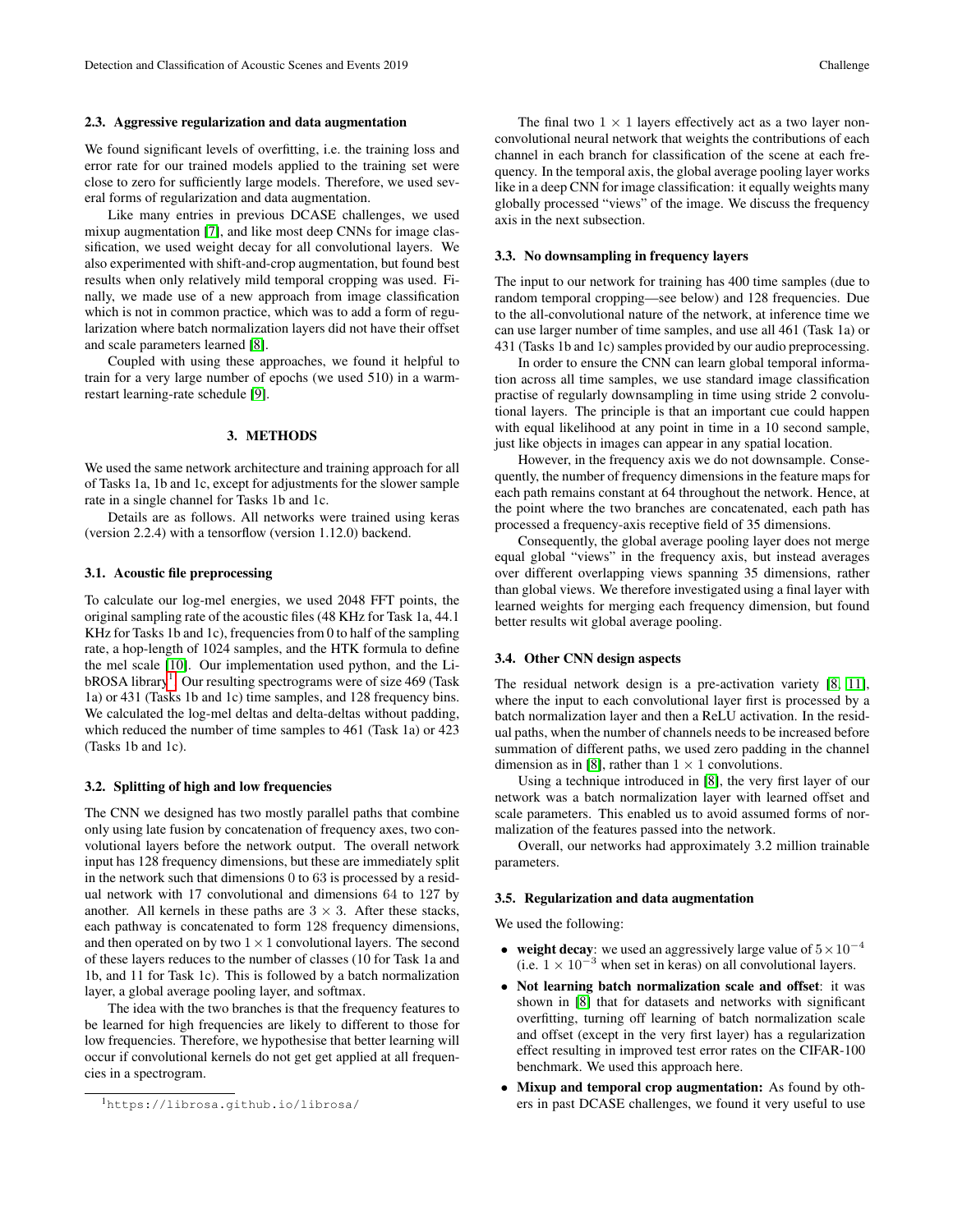mixup augmentation, using the same approach as [\[2\]](#page-4-1), with  $\alpha = 0.2$ . We additionally used crop augmentation in the temporal axis: each of the two samples combined using mixup were first cropped independently and randomly from 461 (Task 1a ) or 423 (Tasks 1b and 1c) dimensions down to 400.

## 3.6. Training

We used backpropagation and stochastic gradient descent, with a batch size of 32, momentum of 0.9, and the cross-entropy loss function. Each network was trained for 510 epochs using a warm restart learning rate schedule that resets the learning rate to its maximum value of 0.1 after 2, 6, 14, 30, 126 and 254 epochs, and then decays according to a cosine pattern to  $1 \times 10^{-5}$ . It was shown by [\[9\]](#page-4-7) and verified by [\[8\]](#page-4-6) that this approach can provide improvements in accuracy on image classification relative to using stepped schedules.

## 3.7. Inference

Due to their all convolutional nature, spectrograms of arbitrary duration can be processed by our CNNs. At inference time, fullduration spectrograms were operated on by our trained CNNs.

We did not use any inference-time processing in Tasks 1a and 1b. For task 1c, the ranking metric for the DCASE 2019 Challenge was weighted the accuracy on known classes and the accuracy on 'unknown' data equally. Consequently, at inference time we weighted the softmax output for the unknown class by a factor of 5 (determined using the development set validation data) before applying the argmax operator to select the predicted class.

Past DCASE Challenges (and other machine learning contests) tend to be won by ensembles combined using either simple averaging, or by meta-learning approaches involving stacking. We did not concentrate our efforts on this aspect, instead preferring to seek the best single network we could. We investigated only simple ensembling by averaging the softmax output of models trained on all development set data. We typically observed less than 1% improvement on raw accuracy.

#### 3.8. Validation

An official train/validation split of the DCASE development data was provided for each subtask, roughly in a 70:30 ratio. We designed and selected models using these splits and then retrained each model using the entirety of the development data before running the models on leaderboard or evaluation data for submission.

## 4. RESULTS

<span id="page-2-0"></span>This section contains results on the official contest validation splits of the Task 1a, 1b and 1c development sets.

The DCASE 2019 Task 1 challenge is evaluated using accuracy calculated as the average of the class-wise accuracy, also known as 'balanced accuracy.' Given the development set validation split has unequal numbers within each class, this means balanced accuracy is not exactly equal to the raw classification accuracy. However, to indicate the value of using log-mel deltas and delta-deltas, Table [1](#page-2-1) shows the raw accuracy for each task.

The per-class precision and recall, and the average over each class, are shown in Tables [2,](#page-2-2) [3](#page-3-0) and [4](#page-3-1) for Tasks 1a, 1b and 1c respectively. Confusion matrices are shown in Figures [1,](#page-3-2) [2](#page-3-3) and [3.](#page-3-4)

<span id="page-2-1"></span>

| Table 1: Raw accuracies. |           |                          |  |
|--------------------------|-----------|--------------------------|--|
| Task                     | No deltas | <b>Best single model</b> |  |
| lа                       | 81.4%     | 82.3%                    |  |
| 1b (device A)            | 78.5%     | 80.0%                    |  |
| 1b (device B and $C$ )   | 62.5%     | 66.3%                    |  |
| 1c (known classes)       | 82.3%     | 76.8%                    |  |
| 1c (unknown)             | 59.0%     | 63.9%                    |  |

#### 5. DISCUSSION

For each of Tasks 1a, 1b and 1c, four submissions were permitted. We submitted results for two single models, an ensemble formed by averaging the raw predictions of these, and an ensemble formed by averaging two independently trained copies of our best model.

## 5.1. Remarks on Task 1a

We observe that the per-class precision and recall for our best model had no greater than a gap of 0.14, indicating the model is wellbalanced across all classes. Public square has the worst recall, and shopping mall the worst precision.

#### 5.2. Remarks on Task 1b

Our best model generalized to devices B and C well on some classes but very poorly on some others. The main confusion cases are airport being classified as shopping mall, tram as metro station and public square as street traffic. In future work, inference-time weightings for classes with low recall might enhance performance.

#### 5.3. Remarks on Task 1c

The evaluation metric in Task 1c weights the accuracy (recall) for the unknown class equally with the balanced accuracy for the ten known classes. This encourages models that err on the side of predicting unknown, which for us resulted in a low precision for the unknown class, and a relatively low recall for each of the known classes, as shown in Table [4,](#page-3-1) and Figure [3.](#page-3-4)

<span id="page-2-2"></span>

| Table 2: Task 1a, best single model. |  |  |  |  |  |
|--------------------------------------|--|--|--|--|--|
|--------------------------------------|--|--|--|--|--|

| <b>Class</b>      | Recall | <b>Precision</b> |
|-------------------|--------|------------------|
| airport           | 0.74   | 0.81             |
| bus               | 0.89   | 0.87             |
| metro             | 0.82   | 0.82             |
| metro station     | 0.81   | 0.82             |
| park              | 0.91   | 0.92             |
| public square     | 0.70   | 0.80             |
| shopping mall     | 0.81   | 0.77             |
| street pedestrian | 0.82   | 0.84             |
| street traffic    | 0.94   | 0.80             |
| tram              | 0.81   | 0.79             |
| Average           | 82.3%  | 82.4%            |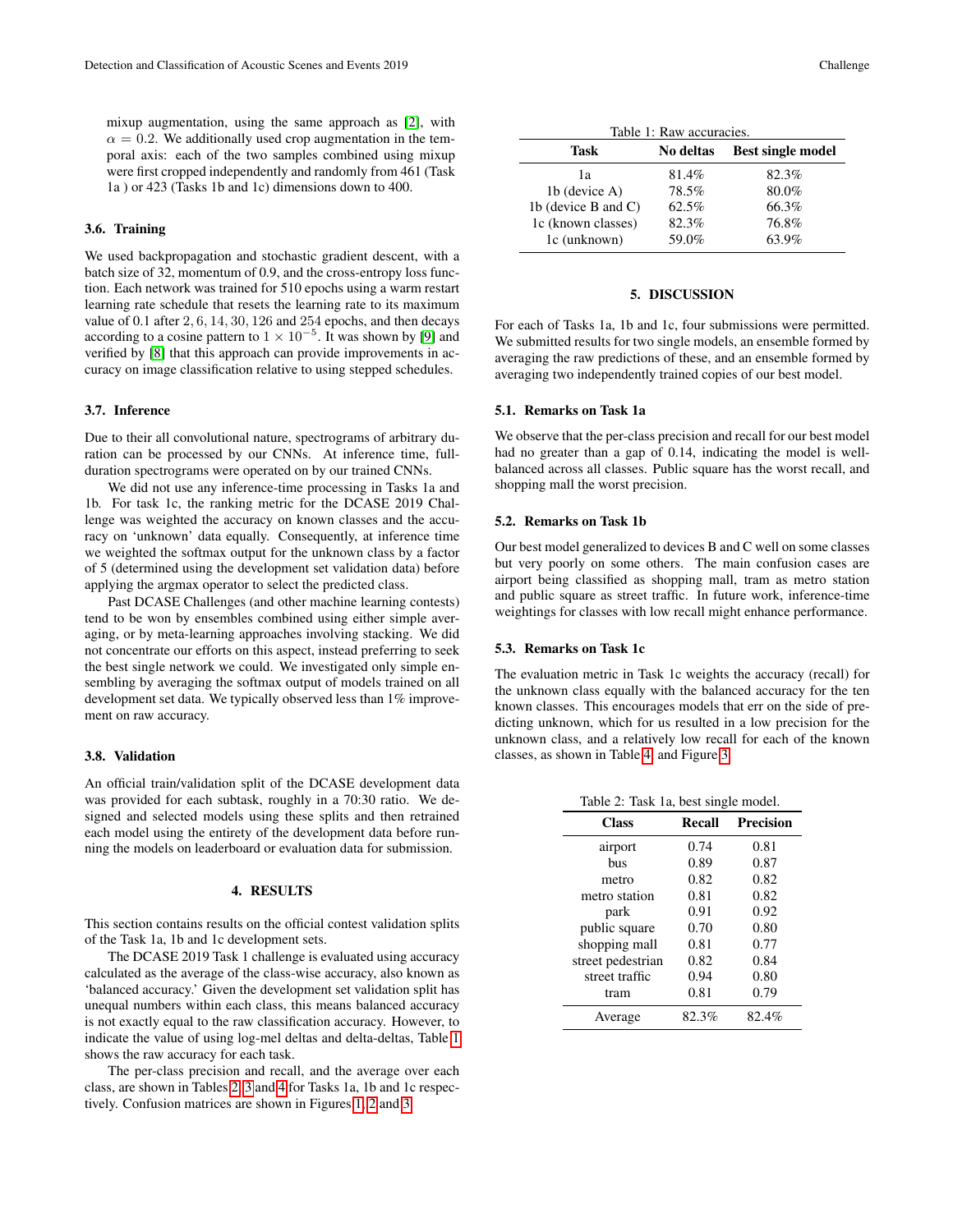<span id="page-3-0"></span>

| Class             | Recall | Precision |
|-------------------|--------|-----------|
| airport           | 0.36   | 0.68      |
| bus               | 0.86   | 0.72      |
| metro             | 0.77   | 0.55      |
| metro station     | 0.79   | 0.63      |
| park              | 0.86   | 0.94      |
| public square     | 0.23   | 0.66      |
| shopping mall     | 0.79   | 0.51      |
| street pedestrian | 0.55   | 0.57      |
| street traffic    | 0.95   | 0.73      |
| tram              | 0.47   | 0.88      |
| Average           | 66.3%  | 68.6%     |

Table 3: Task 1b, best single model, devices B and C only.

<span id="page-3-1"></span>

| Table 4: Task 1c, best single model. |  |  |  |  |
|--------------------------------------|--|--|--|--|
|--------------------------------------|--|--|--|--|

| <b>Class</b>            | <b>Recall</b> | <b>Precision</b> |
|-------------------------|---------------|------------------|
| airport                 | 0.43          | 0.88             |
| hus                     | 0.76          | 0.94             |
| metro                   | 0.54          | 0.91             |
| metro station           | 0.60          | 0.96             |
| park                    | 0.80          | 0.94             |
| public square           | 0.50          | 0.77             |
| shopping mall           | 0.61          | 0.84             |
| street pedestrian       | 0.47          | 0.73             |
| street traffic          | 0.87          | 0.90             |
| tram                    | 0.63          | 0.84             |
| Known class average     | 62.0%         | 87.0%            |
| unknown                 | 80.3%         | 17.6%            |
| Overall average         | 63.7%         | 80.7%            |
| <b>Evaluation</b> score | 71.1%         | N/A              |



<span id="page-3-2"></span>Figure 1: Normalized confusion matrix for Task 1a, best single model (normalization using the true label, i.e. recall mode).



<span id="page-3-3"></span>Figure 2: Normalized confusion matrix for Task 1b, best single model (normalization using the true label, i.e. recall mode), for devices B and C only.



<span id="page-3-4"></span>Figure 3: Normalized confusion matrix for Task 1c, best single model (normalization using the true label, i.e. recall mode).